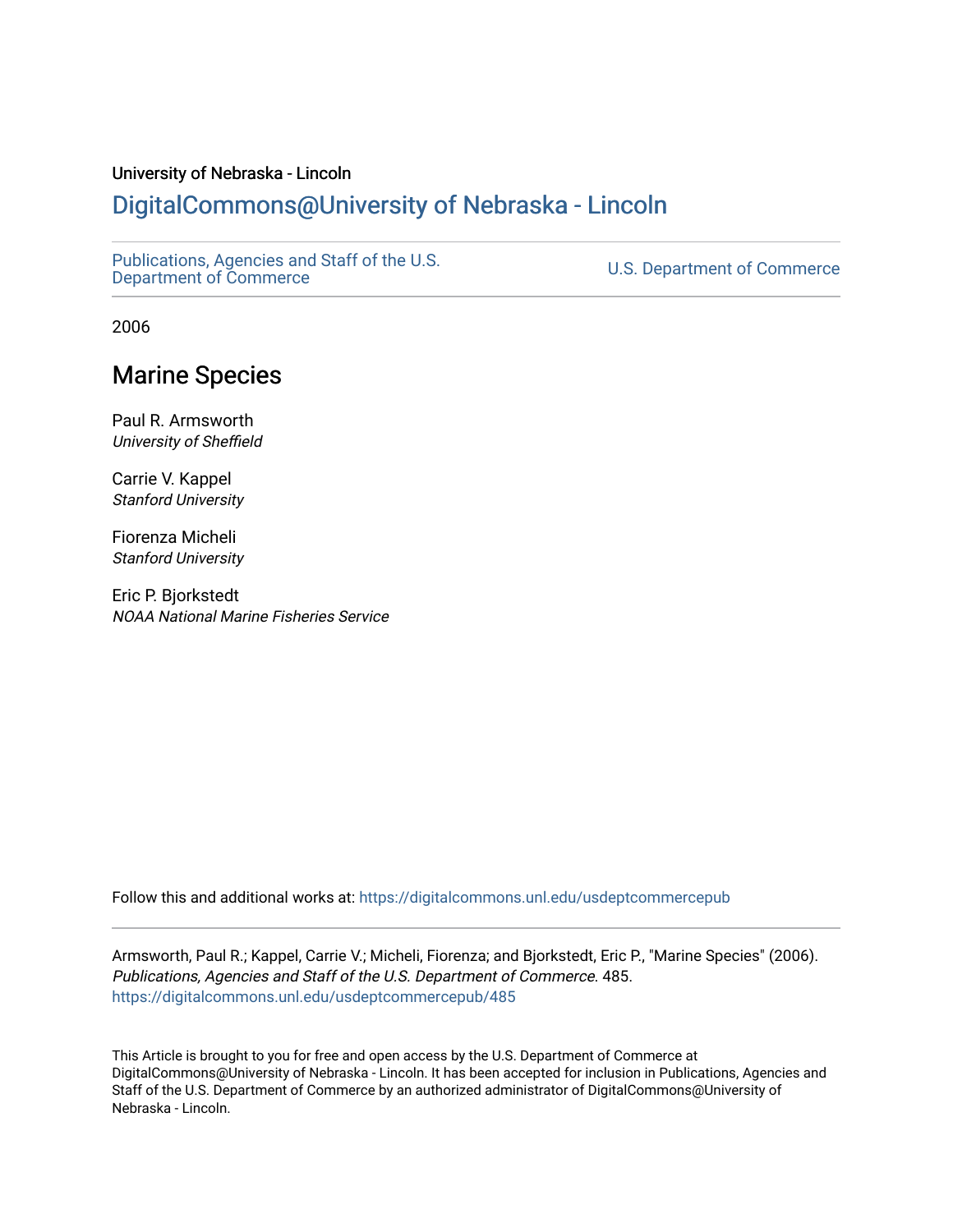Published in *The Endangered Species Act at Thirty, Volume 1: Renewing The Conservation Promise,* edited by Dale D. Goble, J. Michael Scott, & Frank W. Davis (Washington: Island Press, 2006), pp. 36-44.

## **Marine Species**

Paul R. Armsworth, University of Sheffield Carrie V. Kappel, Hopkins Marine Station, Stanford University Fiorenza Micheli, Hopkins Marine Station, Stanford University Eric P. Bjorkstedt, NOAA National Marine Fisheries Service

This article is a U.S. government work, and is not subject to copyright in the United States.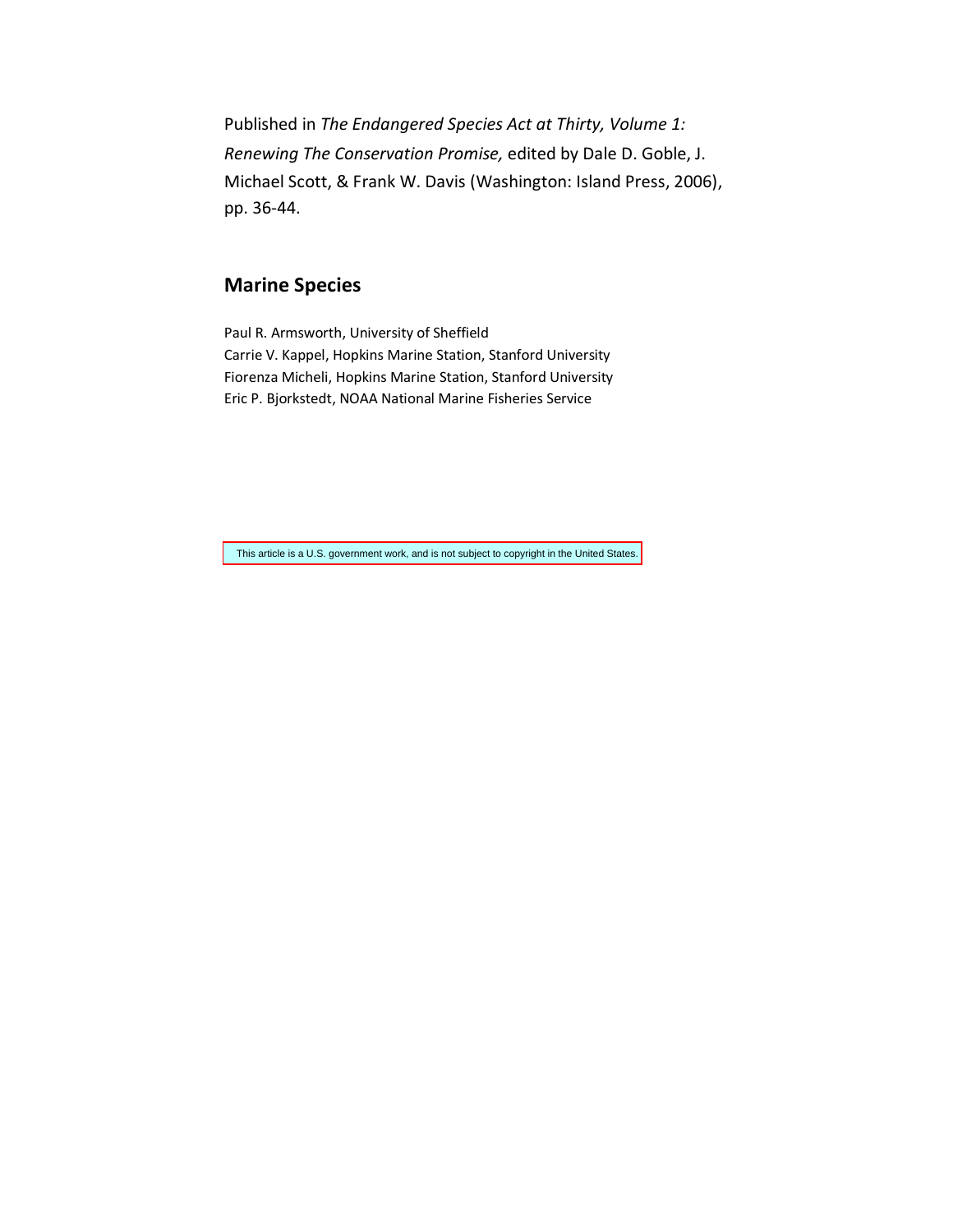# **3 Marine Species**

Paul R. Armsworth, Carrie V. Kappel, Fiorenza Micheli, *and Eric* P. *Bjorkstedt* 

The 4.1 million square miles of ocean inside the 200-mile *exclusive economic zone* around the United States surpasses the 3.6 million square miles total land area within federal jurisdiction (Lindholm and Barr 2001). The coastal oceans contain a great diversity of habitat types and ecosystems. These habitats are associated with particular substrate features such as coral reefs, sea grass beds, rocky shores and soft-bottom habitats, and also with persistent oceanographic features such as frontal convergence zones and upwelling regions.

Our marine ecosystems contain unique and rich biotas. At higher taxonomie levels, biodiversity is much richer in the marine environment than it is on land or in freshwater. For example, thirty-six out of thirty-seven animal phyla are represented in the sea (Groombridge and Jenkins 2002), and 64 percent of animal phyla are found exclusively there, whereas only 3 percent are confined to land and none are exclusive to freshwater (May 1994; Reaka-Kudla 1997). Marine ecosystems appear relatively less diverse at the species levelroughly 15 percent of all described species are marine (Reaka-Kudla 1997).

Consistent national accounting of marine ecosystems is constrained by a lack of data, but the available indicators are worrying. As of 2002, of 237 domestic stocks managed by the National Marine Fisheries Service (NMFS) whose current status are known, 86 are overfished and overfishing continues for 66 stocks (NMFS 2003). The overfished status of the remaining 695 managed stocks, which are mostly of lesser commercial importance, is unknown (NMFS 2003). Two comprehensive national reviews of the state of marine ecosystems, the first in over thirty years, report that marine ecosystems are "in crisis" (Pew Oceans Commission 2003) and "in trouble" (U.S. Commission on Ocean Policy 2002).

The views or opinions expressed or implied are those of the authors and do not necessarily reflect the position of the National Marine Fisheries Service.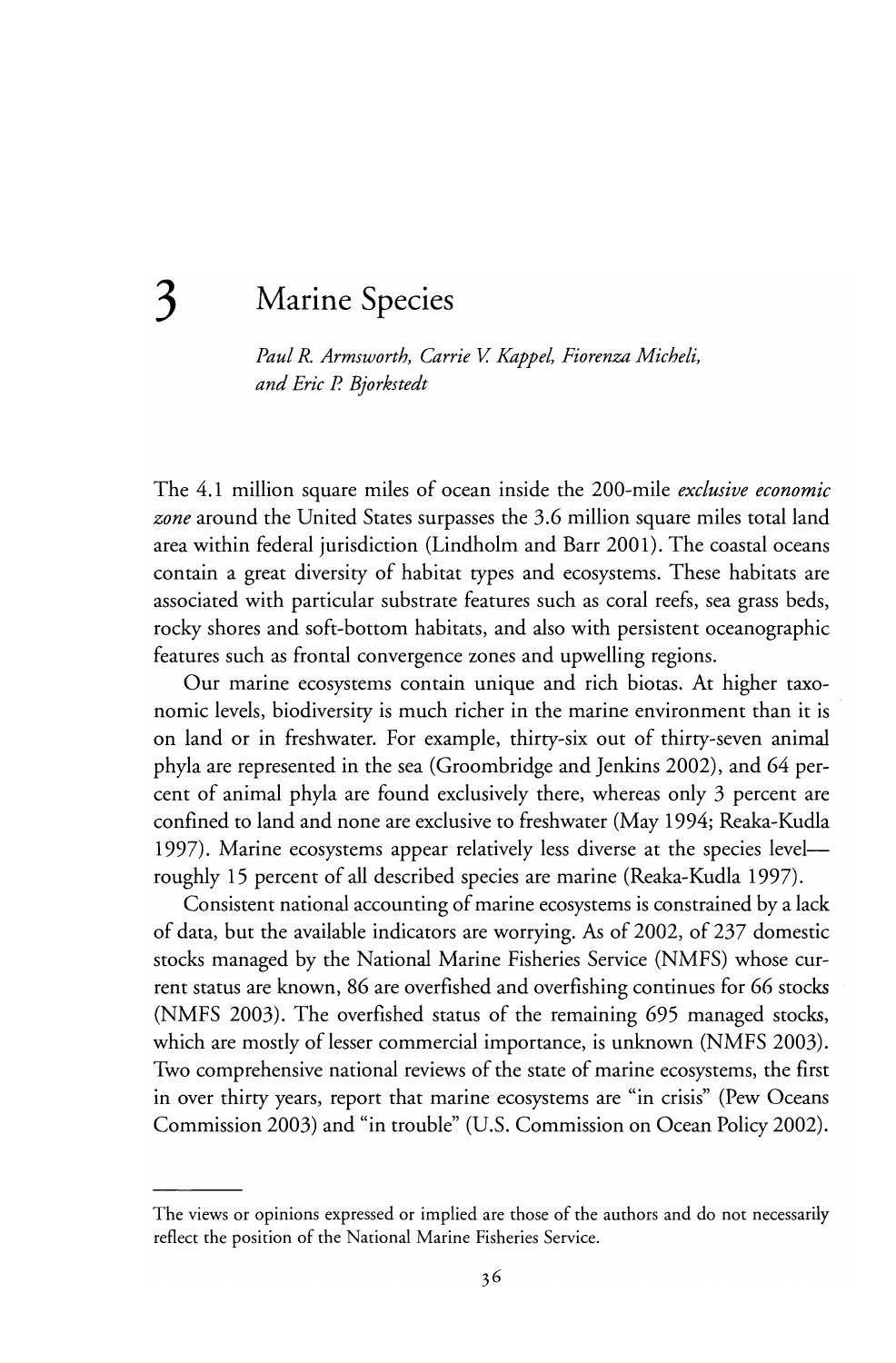In this chapter, we review the role of the Endangered Species Act in protecting endangered marine species. Although our main focus is on those populations whose ranges fall primarily within the exclusive economic zone, we include both U.S. and foreign listed species in our analyses. EIsewhere (Armsworrh et al., forrhcoming), we review threats and conservation strategies for endangered marine species.

### Extinct Marine Species

Relatively few species extinctions have been documented in marine ecosystems (Roberts and Hawkins 1999; Dulvy et al. 2003), but local extirpations of populations are more common (Dulvy et al. 2003; Musick et al. 2000; Powles et al. 2000). "Ecological" or "functional" extinctions are more common still and occur when species, such as top predators, that determine key ecosystem properties are diminished to a size at which fundamental ecosystem characteristics are altered (Jackson et al. 2001). Local extirpations and severe population reductions may be "the first steps on the road to global extinctions" (Dulvy et al. 2003).

That more marine extinctions have not been reported might be interpreted as support for a commonly stated view that marine species are less vulnerable to extinction than are terrestrial or freshwater species (Malakoff 1997; Roberts and Hawkins 1999; Hutchings 2001). This view is premised on the fact that some well-known marine species have large range sizes, high fecundities, and significant dispersal potential. The small number of documented extinctions may, however, reflect a paucity of data for marine ecosystems (Malakoff 1997; Mc-Kinney 1999). We have hardly begun to catalogue marine biodiversity, and the number of cryptic species is unknown. Without better stocktaking of marine biodiversity, it is not possible to evaluate with confidence the risk or frequency of human-induced extinctions. For example, Carlton et al. observe that the extinction of the eelgrass limpet *(Lattia alveus),* which was once abundant on New England shores, went unnoticed by the scientific community for over fifty years (Carlton et al. 1991). A recent review of 130 local to global extinctions of marine populations found that the median delay in reporting was fifty-three years (Dulvy et al. 2003).

Contrary to the perception that "typical" marine life histories render species less vulnerable to extinction, many marine species show a high degree of endemism and habitat specialization, and many others are long lived, have low fecundities, and mature slowly (Musick et al. 2000). Among vulnerable species on the World Conservation Union's red list, the proportions of species whose ranges are restricted that are (1) terrestrial and freshwater, (2) strictly marine, or (3) use marine habitats at some point in their life cycles are comparable (2.4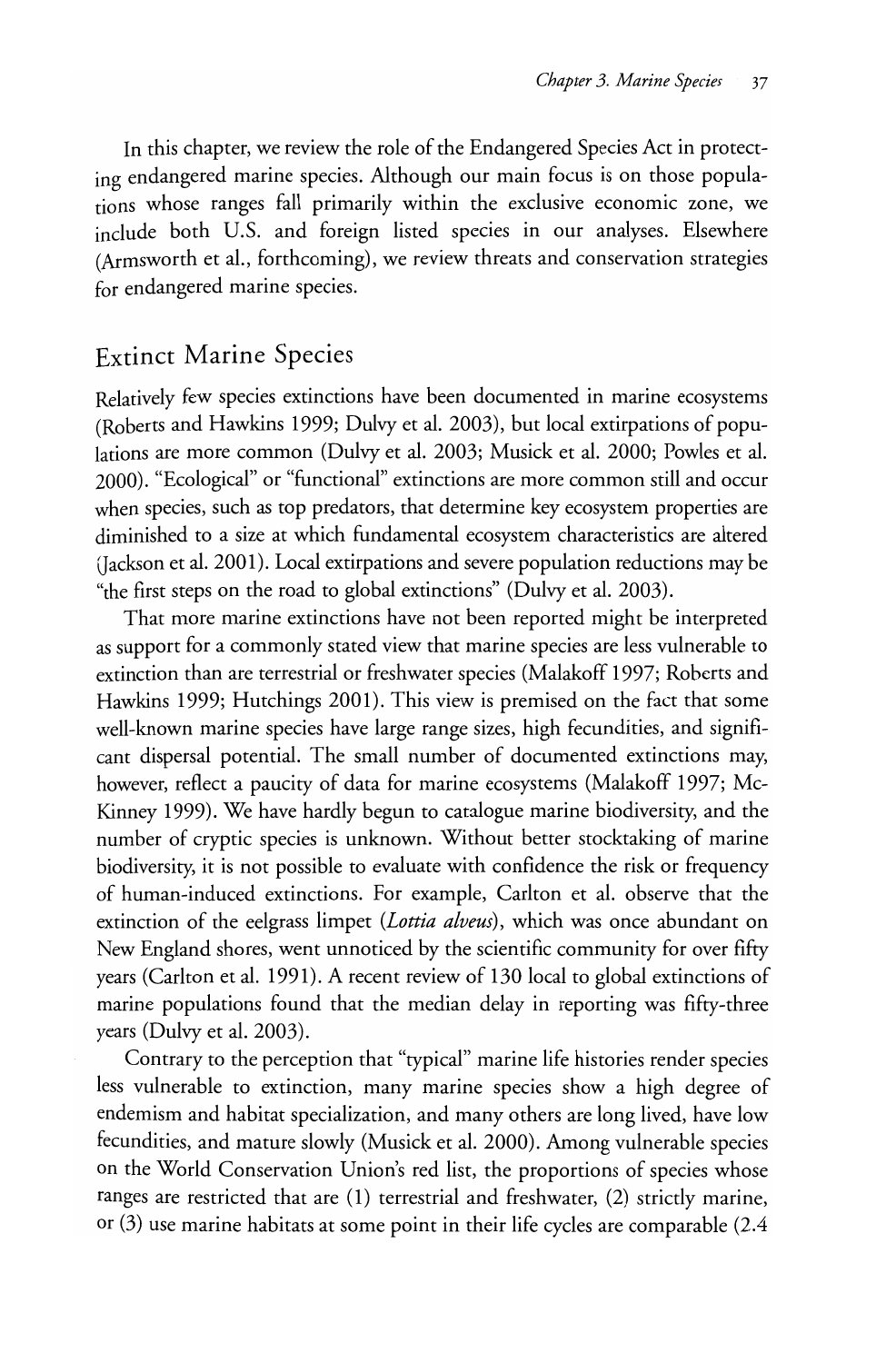percent, 3.2 percem, and 2.2 percent respectively). Even species with large range sizes and high dispersal ability may not realize their full dispersal potential and can display significant local differentiation (Taylor and Hellberg 2003). There is also little evidence that highly fecund species enjoy greater reproductive success than species that invest more heavily in a small number of offspring (Hutchings 2001). Myers et al. found similar maximum reproductive rates across a variety of marine fish with a broad range of fecundities, and these maximum reproductive rates were comparable to those of terrestrial vertebrates (Myers et al. 1999).

## Endangered Marine Species

Responsibility for ESA listing decisions and for the conservation and management of endangered and threatened marine, estuarine, and diadromous species resides primarily with the NMFS's Office of Protected Resources. For seabirds, this responsibility lies with the U.S. Fish and Wildlife Service (USFWS), as it does for a number of coastal, brackish-water fish.

The first step in determining whether a species will be listed as endangered or threatened under the Endangered Species Act (ESA) is to determine whether it meets the definition of a "species" under the statute. The act is not restricted to full biological species but can be used to protect any species or subspecies of fish, wildlife, or plant, and, for vertebrates only, the act can protect distinct population segments (DPSs) of a species (see Waples [forthcoming] for a review of the DPS and ESU [Evolutionarily Significant Unit] concepts and their application to Pacific salmon). The inclusion of DPSs allows vertebrate species to receive differing levels of protection in different parts of their range and can serve to guard against local extirpations.

To date, marine species have been listed as DPSs more frequently than their terrestrial counterparts (Scott, Goble, et al., this volume). The 39 marine, estuarine, or diadromous species listed as endangered or threatened are represented by 70 species, subspecies, and DPSs. The five salmon and steelhead species alone account for 26 listings. Only 25 marine species are listed across their entire range. By contrast, of the 1,855 listed species, subspecies, or DPSs reported by the USFWS, 98 percent represent full biological species. This disparity could reflect a real difference in population structure of marine and terrestrial species, or it could simply be an historical artifact of different listing processes used by the agencies.

The vulnerability of a species (including subspecies and DPS) that is being considered for listing under the ESA is assessed by NMFS or USFWS in a twelve-month scientific review process. The species appears on a candidate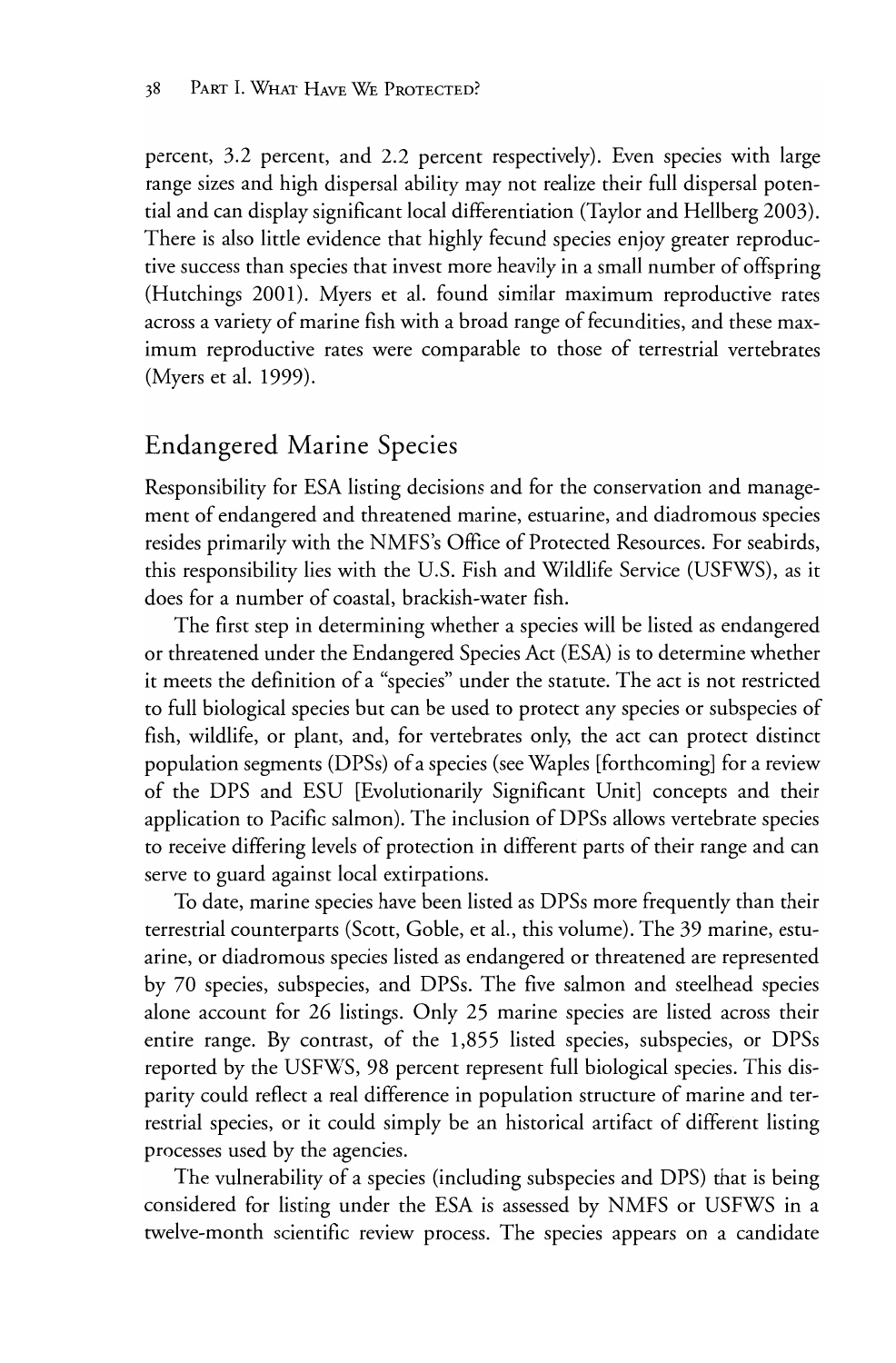species list during this year. At the end of the formal assessment period, the species can be listed in the *Federal Register* as being endangered or threatened,  $\overrightarrow{or}$  it can be removed from the candidate list if it is not foreseeably imperiled. In some circumstances, a species may not be listed as threatened or endangered but may be retained as a species of concern for future reappraisal. This designation was created by NMFS in 2004 to identify species for which "significant concerns or uncertainties remain regarding their biological status and/or threats," though they may not be currently considered for listing under the ESA.

Marine species are being listed under the ESA with increasing frequency (NMFS 2002), although they still make up only a tiny fraction of total listings (70 of 1,855 U.S. and foreign endangered and threatened listings). Early marine applications of the act focused on marine mammals and turtles (Wilcove and McMillan, this volume). Gradually, the emphasis in listings has shifted toward fish, but it has also diversified to include other taxonomic groups, including gastropods, corals, and marine plants. The current list of species of concern reflects this increased focus on other taxonomic groups. The majority of recent listings have been for Pacific salmon *(Oncorhynchus* spp.) and steelhead *(Oncorhynchus mykiss)* ESUs. Diadromous species feature prominently, both because obligate habitat specializations render them vulnerable to degradation of freshwater and estuarine environments and because diadromy lends itself to differentiation of local population units, which can sometimes be listed individually. Also noteworthy are the growing numbers of fully marine species listed as endangered, threatened, candidate species, or species of concern (see boxes 3.1 and 3.2).

Of the seventy marine species examined here that were once assessed as being endangered or threatened, only one, the eastern North Pacific population of the gray whale *(Eschrichtius robustus)*, has recovered to the point at which its removal from the list was warranted (USFWS and NOAA 1994a). A second species, the Caribbean monk seal *(Monachus tropicalis),* has most likely gone extinct since it was listed. Nevertheless, NMFS reports that the status of marine species under ESA is "encouraging" (NMFS 2002). **In** its September 2002 report to Congress, the agency stated that of the endangered and threatened species with recovery plans in place, 36 percent "had been stabilized or were improving," 31 percent were declining, and 33 percent were "unknown or mixed in their status" (NMFS 2002). These trends are comparable to those for listed terrestrial and freshwater species, of which 39 percent were stable or improving, 34 percent were declining, 24 percent were uncertain, and 3 percent were extinct or found only in captivity in 2000 (USFWS 2003c).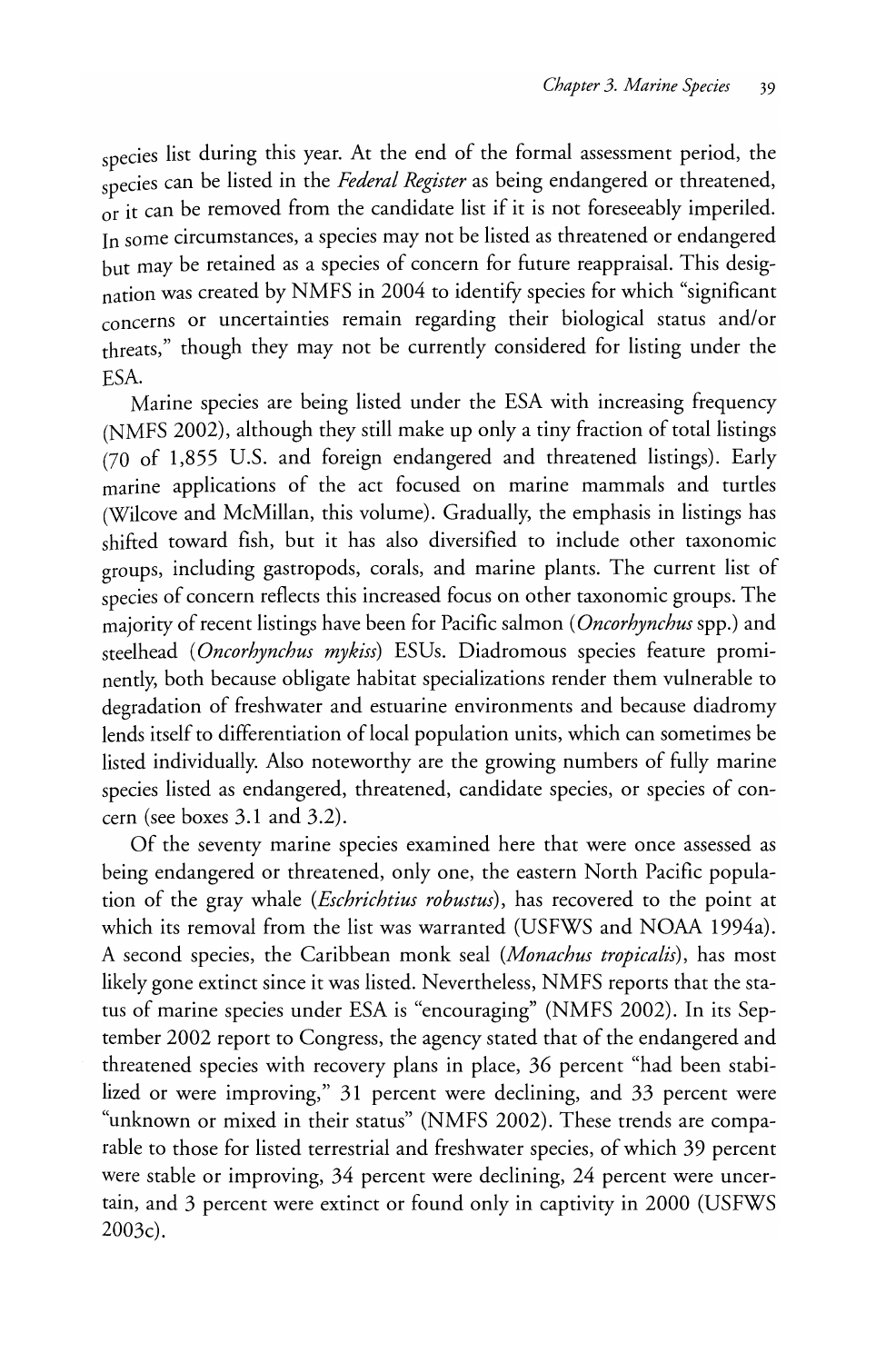## Ocean Governance and the Role of the Endangered Species Act

Governance of our oceans is extremely fragmented, and the ESA must mesh with many other statutes, the implementation of whieh involve multiple agencies. Waters up to 3 miles offshore are managed by states, while those from 3 to 200 miles offshore are the responsibility of the federal government. Over 140 statutes govern exploitation of marine environments of which 43 are considered to be major. Regulation of our oceans spans sixty eongressional eommittees overseeing nearly twenty ageneies and permanent eommissions. "Individuals who work and live on the water ... face a Byzantine patchwork of federal and state authorities and regulations" (U.S. Commission on Ocean Policy 2002, 4). There are increasingly vocal calls for a reorganization of national ocean poliey, one that would eonsolidate and integrate across these disparate management schemes (Cicin-Sain and Knecht 2000; Pew Oeeans Commission 2003; U.S. Commission on Oeean Policy 2002).

We feel it is time for discussion on how the ESA might most effectively support sustainable management and conservation of marine species. Discussions on the future of the ESA, as reviewed elsewhere in this book, are occurring in parallel with the first eomprehensive reviews of oeean poliey in over thirty years (Pew Oeeans Commission 2003; U.S. Commission on Oeean Poliey 2004). Therefore, we find it disappointing that the role of the ESA, of extinetion processes in the marine environment, and of the need for a fuller stoektaking of marine biodiversity have not appeared more prominently in these diseussions on oeean poliey. For example, while the Pew report repeatedly ealls for erosseutting and integrative regulations and provides a eomprehensive suite of recommendations for improving marine conservation and management in general, it only diseusses the ESA in passing and as a minor theme.

The remit of the ESA overlaps in marine systems with other key regulations. For example, rebuilding depleted populations is also a eentral goal of the Sustainable Fisheries Aet (SFA) (Aet of Oetober 11, 1996) and of the Marine Mammal Protection Act (MMPA) (Act of October 21, 1972), a goal that has resulted in regulation of and moratoria on take of depleted species under these statutes. For both of these aets, however, the goal of rebuilding is not merely to prevent full extinction, as it is under the ESA, but rather to restore a species to some "optimal" abundanee level. For the SFA, the goal under national standard 1 is to rebuild speeies to abundanee levels that will provide "on a continuing basis ... optimal yield for the US fishing industry." The major objeetive of the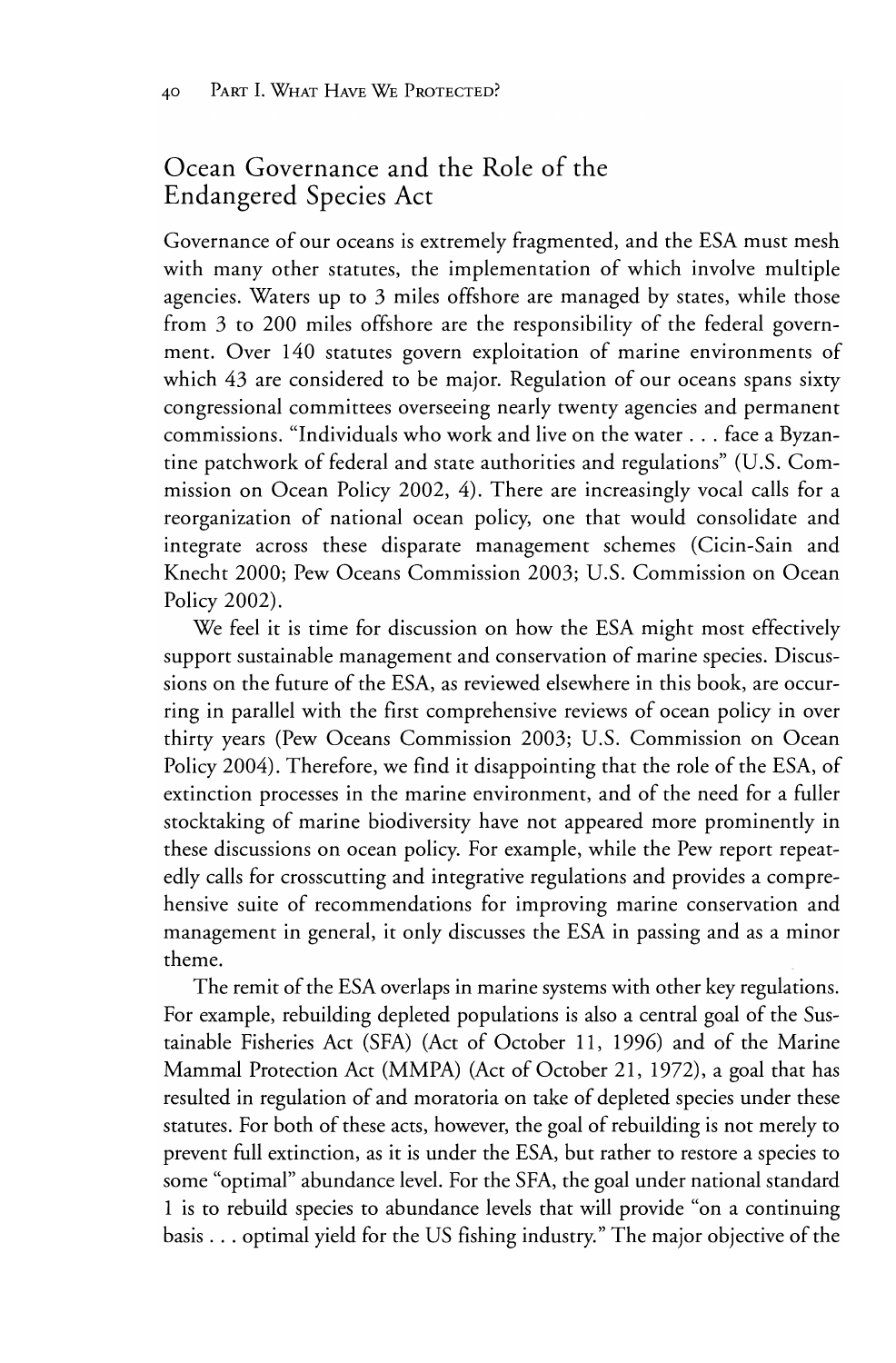#### BOX 3.1. White Abalone

The white abalone *(Haliotis sorenseni),* a gastropod, was listed as endangered under the ESA on May 29, 2001; it is the first marine invertebrate to be listed (NOAA 2001). The species is a broadcast spawner and adults are highly fecund and produce millions of eggs or sperm during spawning. However, fertilization success depends on the density of adults and may fall off sharply when adults are sparsely distributed (Leighton 1972; Babcock and Keesing 1999; Hobday and Tegner 2000). White abalone undergo a free-swimming larval stage of nine to ten days during which they are thought to have relatively limited dispersal potential (Hobday and Tegner 2000). Abalone grow slowly, do not mature until four to six years of age, and have a lifespan of thirty-five to forty years.

Over the last thirty years, abalone abundance is thought to have declined by 99.9 percent from approximately 2.22–4.24 million individuals to 1,613-2,540 animals (NOAA 2001). The decline was driven by overfishing. Commercial fishing of white abalone began in 1967 and landings peaked at 86,000 individuals in 1972 (NOAA 2001). The commercial fishery collapsed within ten years of first opening.

In California, white abalone are now restricted to a few localized populations, mostly within the Channel Islands. The sedentary nature of adults (movements on the order of meters or less) means that it is possible to delineate these localized populations. However, the National Marine Fisheries Service declined to specify critical habitat for abalone because of concerns that publicly identifying remaining habitats could encourage poaching. Hobday and Tegner estimated that 3.7 square miles of suitable habitat for white abalone exist within its historie range, but much of this area remains unoccupied (Hobday and Tegner 2000).

The white abalone population is not expected to recover without human intervention. Recruitment failure is believed to be recurrent and the remaining population may constitute aging adults, surviving offspring from the last known successful recruitment in 1966 before the population collapsed (Hobday and Tegner 2000). Current densities, estimated at 0.0002 per meter, are well below the threshold of 0.15 per meter at which fertilization success for abalone in the field drops by 50 percent (Babcock and Keesing 1999; Hobday and Tegner 2000). Restoration efforts based on captive breeding are under way (Western Ecological Research Center 2002), but the science of marine restoration ecology is very much in its infancy.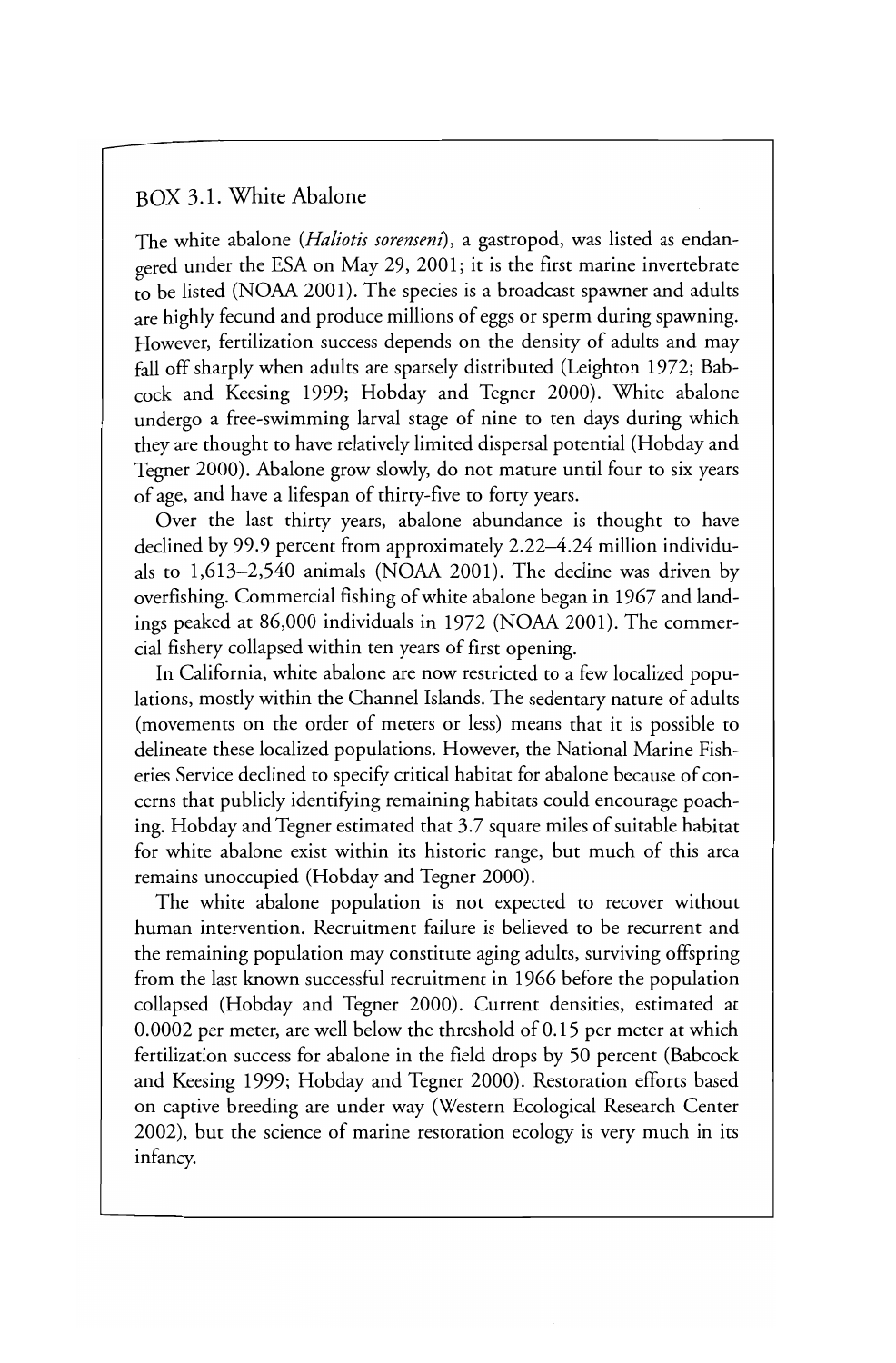#### BOX 3.2. Bocaccio

On January 30, 2001, the National Marine Fisheries Service (NMFS) received a petition to list the central/southern population of bocaccio *(Sebastes paucispinis),* a species of rockfish, as a threatened species (Natural Resources Defense Council et al. 2001). Bocaccio ranges from Baja California to Stepovak Bay, Alaska. The species is separated into northern and southern segments by an area of low abundance off northern California and southern Oregon. NMFS ruled that the two subpopulations constitute distinct population segments (MacCall and He 2002) and that therefore the central/southern subpopulation could be considered for listing. However, at the end of the review process, NMFS announced that a listing was not warranted.

Bocaccio are ovoviviparous and females give birth to 20,000 to 2,298,000 larvae (Love et al. 2002). Recruitment is highly variable in bocaccio. Individuals mature after about five years and can live up to forty years (MacCall and He 2002; Love et al. 2002). Adults are widely distributed and are often found over rocky reefs or boulder fields.

Bocaccio abundance has decreased steadily since 1969. Current abundance is estimated to be 1.6 million fish of age one or older, or 3.6 percent of estimated unfished spawner abundance (NOAA 2002). Stock assessments since 1996 indicate that the population is in severe decline and it was formally declared overfished in 1999. The decline of bocaccio has been driven by directed fishing and bycatch and has been exacerbated by a string of poor recruitment years. The published ruling by NMFS catalogues a sequence of problems with the scientific advice provided to the Pacific Fishery Management Council and repeated management failures on the part of the council to take action (NOAA 2002).

The decision not to list the population was based on recent conservation measures that have been adopted by the council and the State of California. These measures include the prohibition of directed fishing or retention of the species, measures to reduce bycatch of bocaccio, large catch reductions, with allowable catch rates less than 5 percent of their average over the previous fifty years, marine reserve creation, and time-area closures. Bocaccio remain on the agency's list of species of concern.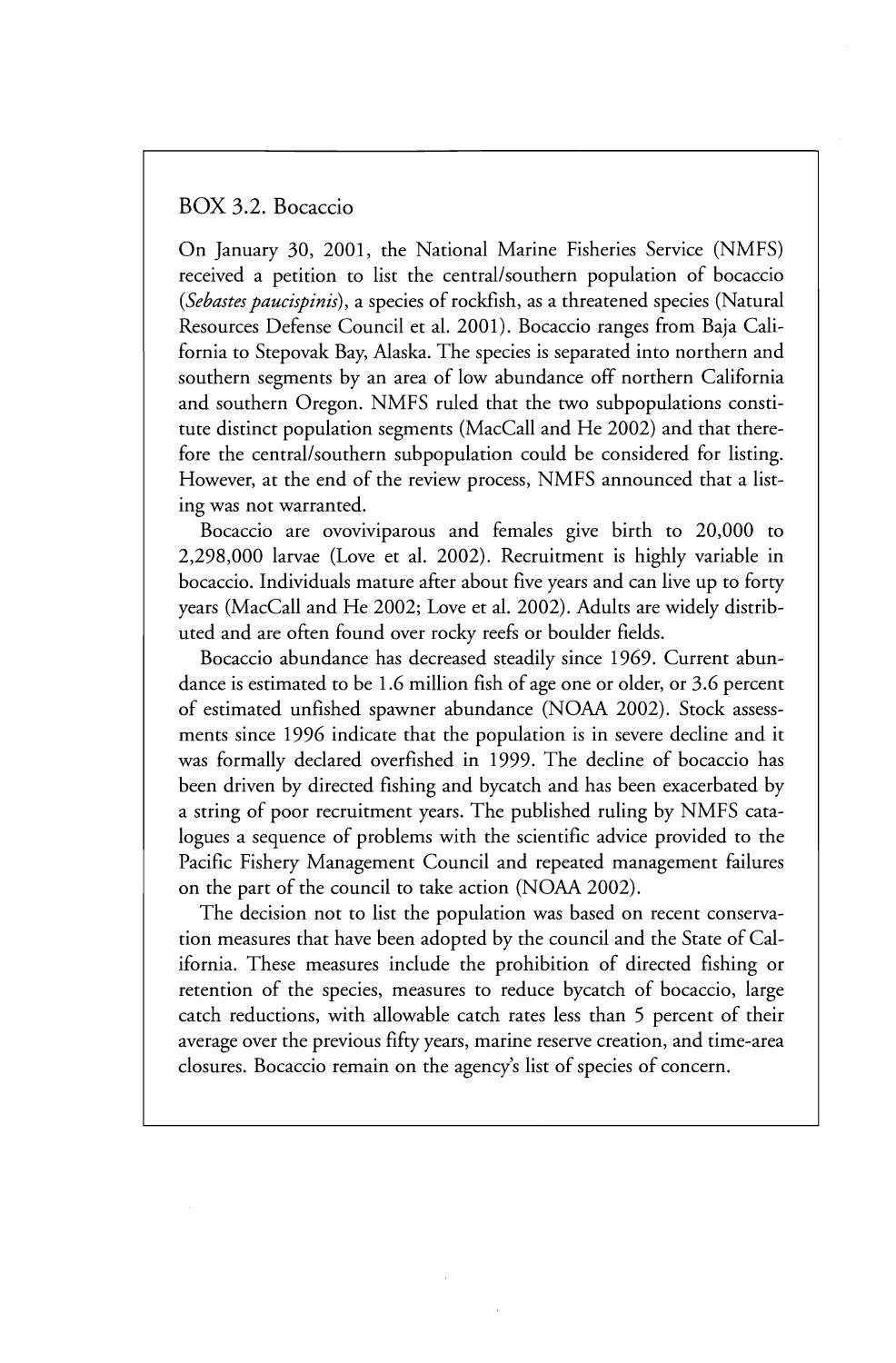MMPA is to ensure that marine mammal species remain a "significant functioning element in the ecosystems of which they are a part," in other words, to prevent functional extinctions. Therefore, each of these statutes sets more conservative rebuilding targets than are required under the ESA for the suite of species that they protect.

If interpreted and applied judiciously, the ESA can play important roles in marine management. These roles will vary somewhat across taxonomie groupS, however, because of the interaction of the act with other statutes. For species that receive protection under complementary regulations, such as the SFA and MMPA, the ESA provides an extra layer of protection and can serve as a strong safety net should other, perhaps more flexible, regulatory instruments fail to prevent a species from becoming imperiled. However, not all species receive protection under other statutes, many of which like the MMPA have a narrow taxonomie or other focus. Therefore, the ESA also has a crucial role to play in ensuring that species, like Johnson's seagrass *(Halophila johnsonii)* or the tidewater goby *(Eucyclogobius newberryi),* receive at least some measure of protection and do not fall between the regulatory cracks.

The laws that protect marine species differ not only in the species they cover but also in the burdens they place on regulators and when they are binding. The ESA is only binding when there is a credible threat of extinction to a species, subspecies, or vertebrate DPS. In contrast, the SFA and other laws confer protection to species regardless of their current plight. When the ESA is applicable, it can provide substantial security to a species and place a heavy burden of responsibility on managers. To illustrate, suppose some species of conservation concern is caught as unwanted bycatch in a fishery. If the vulnerable species is listed, then NMFS must ensure that any continued operation of the fishery is "not likely to jeopardize the continued existence" of the listed species under section 7 of the ESA. In contrast, if the species is not listed, then the agency must implement management measures under national standard 9 of the SFA that "to the extent practicable, (A) minimize bycatch and (B) to the extent that bycatch cannot be avoided, minimize the mortality of such bycatch."

We anticipate that listings and listing petitions for marine species will continue to increase in frequency and that therefore the profile of the ESA in marine management discussions will grow. An increase in listing attempts could reflect the continuing decline of species that are already intensely impacted by human activities as well as more accurate reporting of these declines as additional data become available. An increase in listings could also reflect a broadening of the suite of marine species confronting anthro